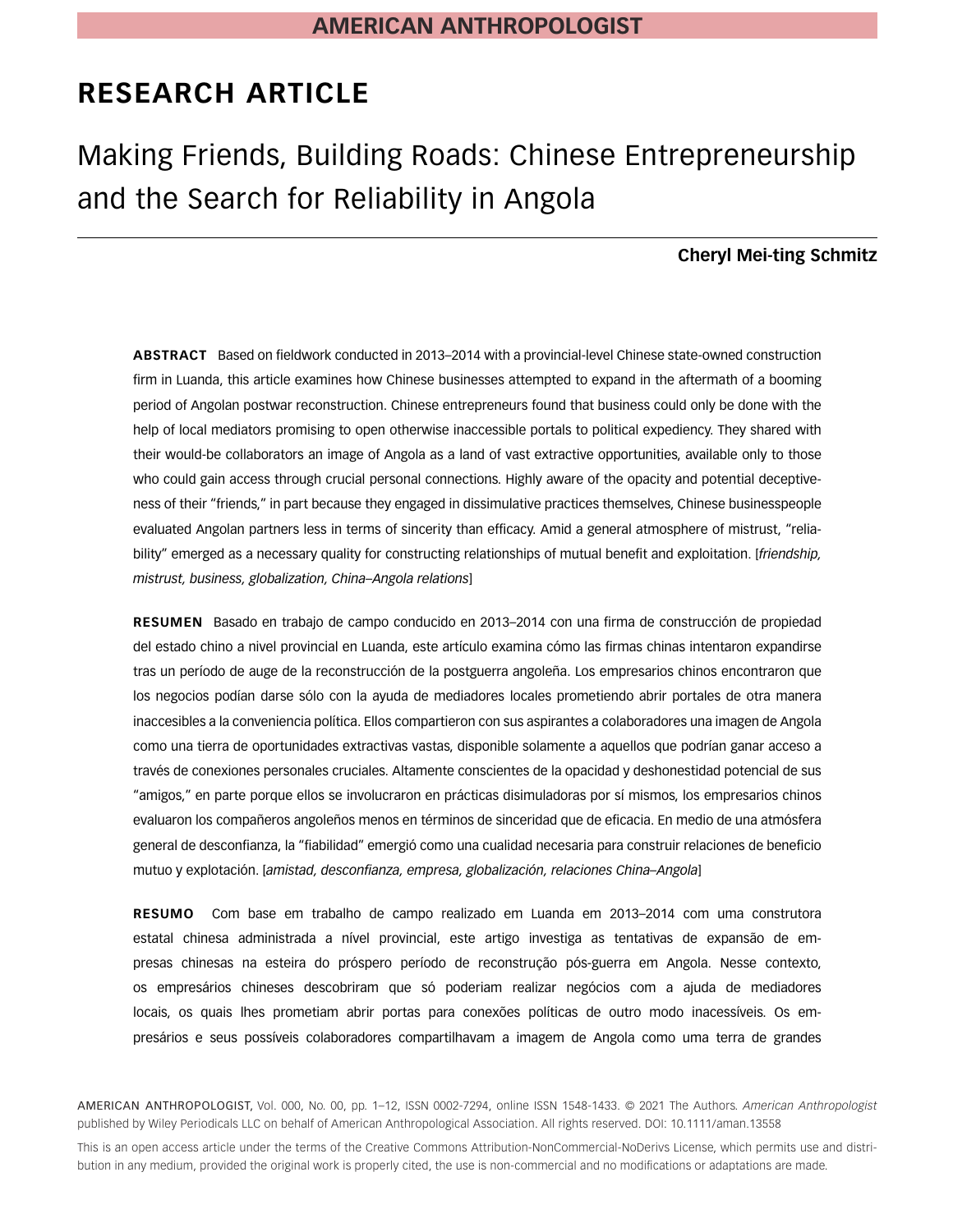oportunidades de ganhos disponíveis apenas para quem pudesse acessá-las por meio de relações pessoais cruciais. Bastante conscientes da opacidade de seus "amigos" e da possibilidade de serem por eles enganados, em parte por se envolverem em práticas semelhantes, os empresários chineses avaliavam seus parceiros angolanos mais em termos de eficácia do que de sinceridade. Em meio a uma atmosfera de desconfiança generalizada, "confiabilidade" tornou-se uma qualidade necessária à construção de relações recíprocas de vantagem e exploração. [*amizade, desconfiança, empreendimento, globalização, relações China–Angola*]

摘要 基于2013年至2014年在安哥拉首都罗安达的一家中国省级国有建筑公司进行的田野 调查, 本文探讨在安哥拉战后重建带来发展浪潮之后, 中国企业如何尝试拓展业务。在这 一扩展过程中, 中国企业家发现, 只有在那些承诺可以以权宜之计接触到政治权力的当地 中介人的帮助下业务才有得以开展的可能。他们和这些未来可能的合作者一起将安哥拉想 象为一片广阔的采掘机会之地,只有那些能够掌握关键人脉关系的人才能开拓。中国商人 充分了解他们"朋友"的暧昧态度和被这些"朋友"欺骗的可能性,部分原因是这些中国 商人自己也并非诚信经营,因此他们评价安哥拉合伙人的标准是以效率而不是以真诚为主。 在普遍不信任的气氛中,"靠谱"成为了构建相互获利相互利用关系的必备条件。[友谊, 不信任,商业,全球化,中安关系]

I<sub>pr</sub> n 2012, while conducting interviews with Chinese migrants in Luanda, I met a young couple from Fujian province selling shoes and clothing in a corner of São Paulo Market, a large collection of shops and street stalls in the center of the city.After several friendly conversations at their sales counter, Huimin and Xiaolong<sup>1</sup> invited me to the apartment they rented nearby for a lunch of Fuzhou fish balls—a specialty of their hometown that they shipped over inside containers full of merchandise. As we chatted over bowls of noodle soup, the couple told me about their tentative plans to leave Angola and relocate their business elsewhere. They imagined that somewhere in South America, perhaps Argentina, would offer greater "security" and "stability" than Angola. Their ultimate dream was to end up in the United States, but that would require learning English, among other things. "I can teach you," I offered spontaneously, to which my new friends replied with enthusiasm, "Yes!" Xiaolong's eyes lit up. "That's just what I was thinking! This is why we like to make friends. You know, we have a saying in Chinese: when you make a new friend, you pave a new road" (Ch.*Duo yi ge pengyou, duo yi tiao lu*).2

Over a year later,I returned to Angola for a year of fieldwork and took up an internship at a Chinese state-owned enterprise (SOE). One afternoon, as I sat with one of the Chinese managers at a store the company operated, an energetic young Angolan man came stomping over to greet us in Chinese. The man introduced himself to me as John—he used the English version, not the Portuguese João, much more common in Angola. When I asked how he had learned Chinese, he told me he'd lived in China for a year and a half. Now, he worked as a translator for several Chinese companies in Angola. "I have around 450 clients," he bragged, then went on to assure me that if I ever had any problems with the police,I could call him.When John asked how long I would stay in Angola, I told him at least six months. "But six months is *very little* time to stay here in Angola," he admonished. "If you stay in Angola for three more years, the doors—you know what I mean by 'doors' [Pt. *'Tas a ver as portas*]? The doors will go on opening! There's *a lot* of money in this country, you know? There's a lot of business to be done! And all of this must have a basis in *friendship* [Pt.*amizade*]. That's right. Because if you are my friend, maybe later, when you want to do something, I'll have a channel [Pt. *um canal*]. You know what a 'channel' is, don't you?"

In each of these interactions, my Chinese and Angolan interlocutors appealed to an idea of friendship as a facilitating relationship, an infrastructural portal that would lead to other benefits, including commercial ones. For Xiaolong, friendly relations with an American might lead to an extension of chances for gaining a livelihood, increasing his and his family's social mobility. For John, friendship similarly provided a basis for accessing pathways otherwise closed off. References to "roads" and "channels" provided imagery for relations of obligatory reciprocity that could bind people together and result in mutual gain (Zhao 2019),<sup>3</sup> while the image of "doors" inspired fantasies of opportunity. They were barriers to a realm of possibilities for enrichment, gates that could be unlocked if only one had the right contacts.

Modern capitalist society, at least in its Euro-American variant, has been understood to be built on a basic separation between impersonal institutions and personal human relations (Hart 2005). An ideal of depersonalized rational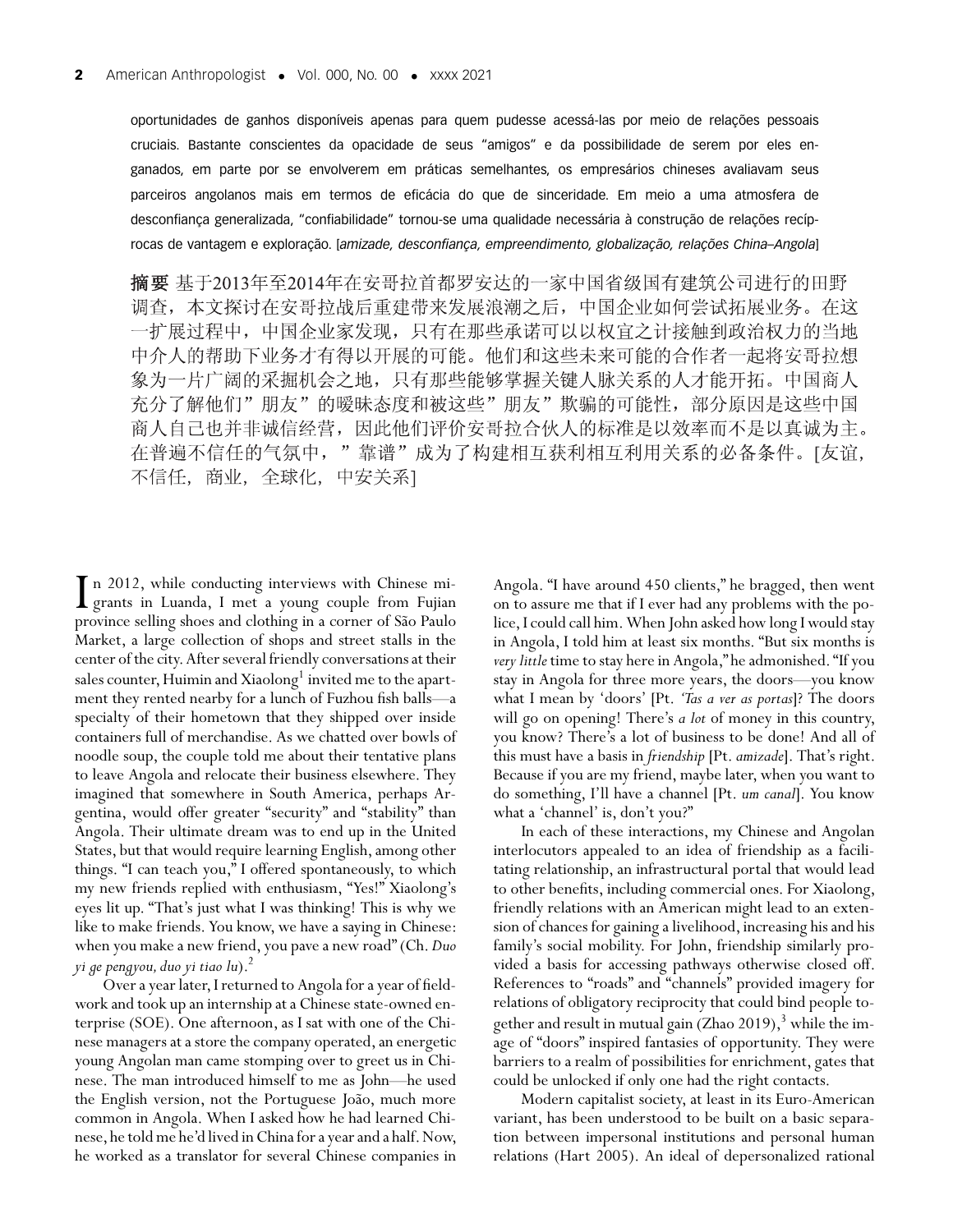pologists to urge attention to the significance of kinship and other kinds of sociality in the making of capitalist relations (Bear et al. 2015). The notion that emotional personal ties should be kept separate from instrumental commercial interactions echoes Aristotle's ideal of "virtuous friendship" in the *Ethics*, but it was put forth most strongly during the eighteenth-century Scottish Enlightenment by Adam Smith. Theorizing the market as a space of exchange in which "ruthless self-interest" could be pursued freely, Smith considered the separate realm of friendship, "understood as voluntary, egalitarian, personal, and based on an affective bond" (Carey 2017, 47; Silver 1990), to be morally superior to other types of sociality.

Anthropologists working in both African and Chinese contexts, however, have long noted the fusion of interest and affect in both settings. Studies of *guanxi*, a set of social practices involving "the exchange of gifts, favors, and banquets; the cultivation of personal relationships and networks of mutual dependence; and the manufacturing of obligation and indebtedness" (Yang 1994, 6), boomed in the 1990s as anthropologists sought to understand the new economic and social fabric of post-Mao China (Kipnis 1997; Smart 1993; Yan 1996). In a rather different context, southern Africa in the wake of neoliberal structural adjustment and an AIDS epidemic, anthropologists have described how relationships, often highly unequal, between friends, family, and lovers serve as vehicles for the distribution of economic resources (Ferguson 2015; Hunter 2010). Although such practices always entail some measure of moral ambiguity, the melding of emotional bonds with selfish, practical interests is often not viewed as deviating from an idealized model unachievable in practice; rather, it may be openly acknowledged and actively cultivated as an ordinary part of social life.

To some extent, references to friendship among Chinese and Angolan business collaborators (Ch. *hezuo huoban*) echo state-level rhetoric regarding China–Africa relations. As Emma Mawdsley (2012) has noted, part of what distinguishes Global South donors from their Northern predecessors is a discursive performance of egalitarianism, respect, and mutual benefit. Instead of taking an approach of assumed inequality in which the donor provides a charitable "gift" to the presumably weaker recipient, Southern development partners emphasize reciprocal relations of collaboration between allegedly egalitarian states with shared histories of colonial humiliation. Especially among former socialist regimes, the language of "friendship" bears traces of antiimperialist fraternity, remobilized in the current moment for the pursuit of economic development. In this context, instrumental gains are made explicit through slogans of "win-win," donor countries' national self-interest is openly acknowledged, and "recipient countries are constructed as sites of promise and opportunity" (Mawdsley 2012, 152).

Similarly, in my interlocutors' renditions above, "friendship" is not the result of "natural sympathy" (Nehamas 2008) but a manufactured relationship that places affective ties in the service of instrumental goals. Such goals were signaled by the metaphors of roads, doors, and channels—all ways and means to something beyond the friendship "in itself," that elusive Aristotelian ideal. The idea that strategic social relationships would be necessary for Chinese entrepreneurs to access lucrative business opportunities in Angola was further premised on a specific imaginary of the Angolan market as an extractive paradise, full of natural resources ripe for exploitation. Following the 2002 declaration of an end to the twenty-seven-year-long Angolan civil war, Angolan political leaders sought international support to finance a massive National Reconstruction Program. Unable or unwilling to accept conditionalities imposed by funders based in Europe or the United States, the Angolan government turned to China, and signed an agreement in 2003. This stipulated that credit lines from the would be used to finance infrastructure projects. Chinese state-owned enterprises would fulfill the majority of contracts, and Angolan oil would guarantee repayment of the loans (Corkin 2013).<sup>4</sup> Over the next few years, Angola would become one of the top sources of imported oil for China and China's largest trading partner on the African continent (Alves 2013).

Chinese media had been reporting for years on Angola as a key oil producer and market full of "golden opportunities" for Chinese businesses (Liu 2012), and by 2010, there were estimated to be over fifty state-owned and four hundred private Chinese companies "involved in Angola's national reconstruction" (Macauhub 2010). In an ethnographic study of how the national economy form is performatively enacted and sustained in Equatorial Guinea, Hannah Appel (2017, 310) has shown how economic theory, specifically that of the "resource curse," combines with "private-sector fantasies" to give life to "translocal imaginings of the endless riches to be had on the Equatoguinean frontier," however distant they may be from the reality of historically produced poverty and political repression. In Angola at the time of my fieldwork, Chinese entrepreneurs shared with their Angolan collaborators a similar imaginary of resource wealth. Courtship of business partners was thus animated by both the potential for gaining access to lucrative opportunities and the possibility of being deceived or swindled out of them.

Indeed, the risk of being taken advantage of by someone like John was a constant concern for the Chinese entrepreneurs I met in Angola. Although their entry into the Angolan market had been facilitated by the state-level agreement between China and Angola, many Chinese businesspeople in Angola in 2013–2014 found themselves in positions of vulnerability vis-à-vis Angolan state regulatory actors, who frequently targeted Chinese companies and individuals for extortion. In order to keep their businesses afloat, they needed not only to expand into new sectors, beyond government contracts, but also to establish new partnerships with Angolan collaborators who might protect them. In sum, Chinese entrepreneurs attempted to collaborate with precisely the kinds of individuals who could most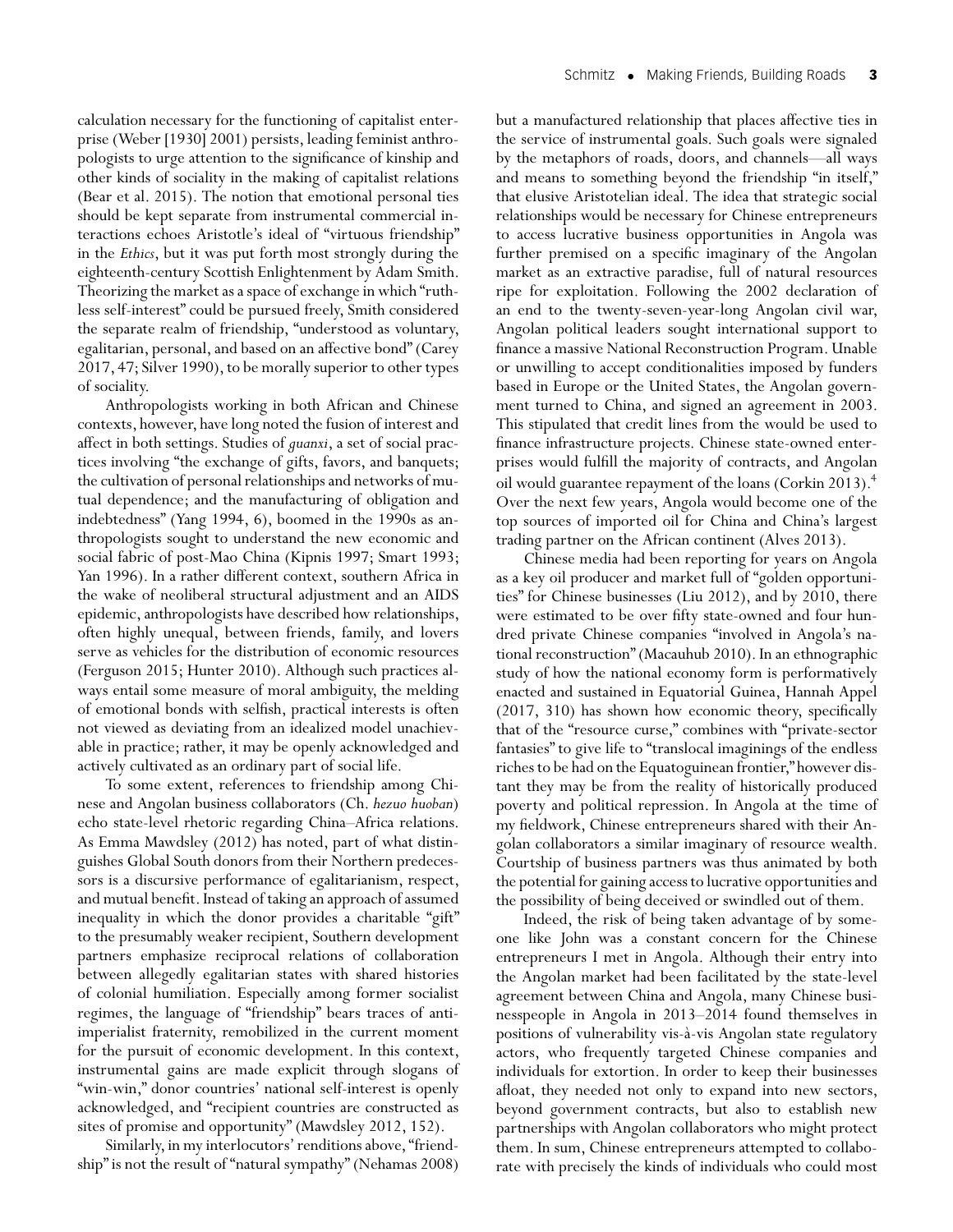readily exploit them. This, alongside their unfamiliarity with Angolan linguistic and social conventions, contributed to a disposition of mistrust among my Chinese interlocutors, a general wariness about their Angolan "friends." Whereas it has often been assumed that mistrust is detrimental to economic relationships, however, in this case of Angolan– Chinese collaborations in the twenty-first century, opacity and mistrust allowed business to flourish.

### **DRILLING INTO AFRICA**

I first met Manager Deng, party secretary and Trade Department director at the provincial-level SOE I call Northwest Construction, in November 2013. I had arrived in Luanda the previous month to conduct research on Chinese investment and migration in postwar Angola, and an acquaintance had brought me to Shopping ChinAngola, a commercial center located in a peripheral zone undergoing extensive redevelopment. The shopping center was the result of a partnership between a branch of the Angolan government and a private Chinese construction firm. It rented retail and wholesale spaces exclusively to Chinese vendors, who sold building materials and related products to both Angolan and Chinese customers. Having opened the previous year, ChinAngola had already been the target of some controversy in local media, in part because the apparent Chineseness of the space was interpreted as exclusionary of Angolans—it had earned a reputation as the only "Chinese" shopping mall in the city, and was often framed by non-Chinese as a symbol of the insidious Chinese invasion of Angola. Many insisted I had to see it. At the store he managed, I met Li Jun, a twenty-something-year-old deputy director of Northwest Construction's Trade Department, who eventually introduced me to his supervisor, a middle-aged Director Deng.

Northwest Construction was unique in that it was the only SOE to operate out of Shopping ChinAngola, although I later learned that collaboration with private Chinese companies and individual entrepreneurs was not unusual for this firm. Indeed, the company's forays into commercial sales of construction materials and household appliances represented a mode of operation characteristic of many Chinese businesses in Angola at the time of my fieldwork. Northwest Construction had first come to Angola in 2005, just two years after the Angolan Ministry of Finance and the Chinese Ministry of Commerce had finalized their "resources for infrastructure" agreement. Subcontracting for central-level SOEs and other larger Chinese companies, Northwest Construction completed several Angolan government projects related to postwar reconstruction, but by 2013, when I began a ten-month period of fieldwork, company managers had begun to look for opportunities outside the construction sector. They complained that the market had become "saturated" (Ch.*baohe*) with competition from Chinese, Portuguese, and Brazilian contractors, and they claimed that in order not to be "eliminated" (Ch. bei taotai) from it, the company would have to pursue a strategy of "diversified development" (Ch. *duoyuanhua fazhan*). This included opening a shop to sell air-conditioners and ceramic tiles at Shopping ChinAngola.

The Trade Department was badly in need of a translator, since none of its Chinese employees spoke fluent Portuguese, and I volunteered my language skills in exchange for the opportunity to learn more about everyday life and work at the company. After a couple of months visiting the company's ChinAngola store on a near-daily basis, Director Deng offered me a dormitory room at one of the company's compounds, where I lived from January 2014 until the end of my fieldwork. One evening, over tea in the office adjacent to his dorm room, Director Deng explained to me why Northwest Construction's subsidiary in Angola was the most promising in the company's entire global network: "There are two main reasons why Angola is a rich country today: first, because it has oil, and second, because of the way land was distributed to generals after the war.<sup>5</sup> Generals who received land with diamonds or other resources were luckier, but anyone who got land could use it to make money. So people started to get rich. Now, the money coming from China has given people another opportunity. People will come to you with a project, and when you give them a quote of, say, one million, they'll tell you, 'Just add 500,000,' or 'Why not just make it two million?' In this way, they can make money without having to do anything, as long as they have some connection to the government."I asked if the prevalence of "corrupt" practices like these would not impede business development, but Deng assured me, "Angola is a good place to do business, because there are so many openings to exploit" (Ch. *hen duo kongzi keyi zuan*; lit: many holes to bore through).

Director Deng had been working in Angola for nearly ten years, and his social media nickname was well suited to his business philosophy: African Drill (Ch. *feizhou zuan*). Zuan (钻) means to drill or bore into, both literally, in the sense of drilling a hole, and figuratively, in the sense of immersion in an activity. The character is also evocative of the Chinese word for diamond, *zuanshi* (钻石), a significant mineral export of Angola. It is unclear whether Deng noticed the irony of his use of a drilling metaphor in a context where resource extraction was a source of both tremendous wealth and stinging inequality. Regardless, his choice of social media name was revealing in at least two ways. First, it reflected the entrepreneurial ambitions of both individual managers, many of whom were engaged in side businesses, and the company itself, which sought to retain "competitiveness" (Ch. *jingzheng li*) on the Angolan market by engaging in ventures ranging from noodle restaurants to auto-repair shops. The company's behavior and the aspirations of its managers thus blurred a perceived boundary between state-owned and private Chinese firms. Second, the image reflected Deng's vision of Angola or Africa as a moneymaking arena, full of gaps to be pried open. The "holes" (Ch. *kongzi*) he mentioned may have referred to opportunities generally, but they did not preclude illegal activities.<sup>6</sup>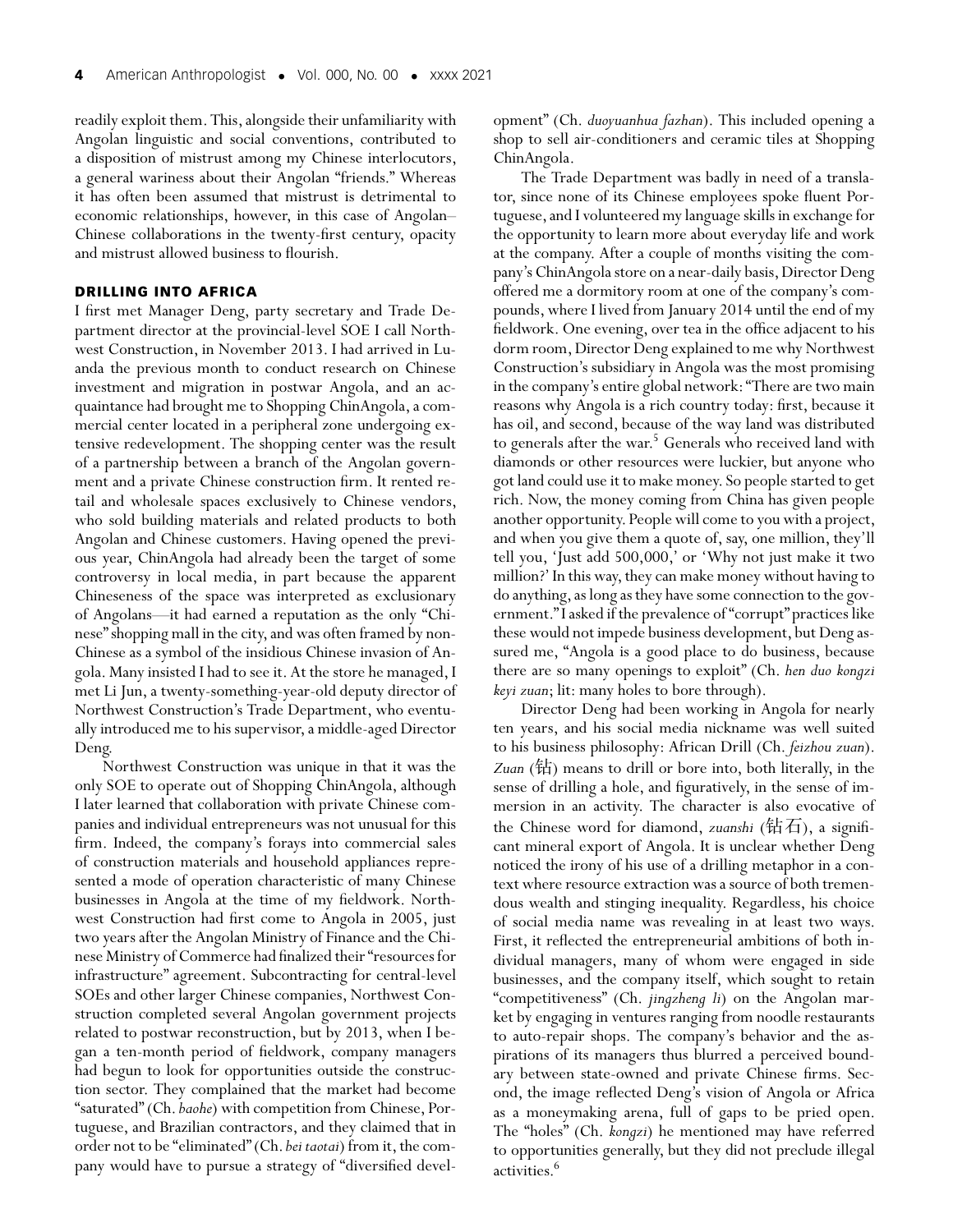#### **FIXERS AND FRAUDSTERS**

Angolan law, as encountered by the Chinese businesspeople among whom I conducted research, was not a rigid set of regulations but rather a flexible system to be maneuvered or manipulated. For foreigners and Angolans alike, the degree to which one could move within bureaucratic or legal structures was in large part determined by one's personal connections. The mobilization of actual or fictive family relations, called *cunhas*, has been crucial to navigating everyday social life in contemporary Angola, especially in encounters with state agents (Schubert 2017, 112). To be able to activate a cunha, or "insert a wedge," one must have situated oneself within a network of hierarchical relations through which material benefits and access to administrative efficacy flowed. One might already be personally connected to someone who could speed up some administrative process or waive a fine. If not, one would have to deliberately cultivate relations of reciprocal affection and respect with individuals in positions of authority (Gaibazzi 2018). Angolan interlocutors reported to me, half-jokingly, that early on in the National Reconstruction Program, Chinese drivers could get past routine traffic police stops by simply shouting the only "Portuguese" word they knew, *Kopelipa*!—the nickname of General Manuel Hélder Vieira Dias, then head of the president's military office and one of the most powerful men in Angolan politics. By the time of my fieldwork, however, Chinese entrepreneurs, at least at Northwest Construction, appeared to lack such readily available social resources.

Besides the ubiquitous stops by traffic police, which often resulted in hostile negotiation over payment of a fine for some questionable violation, Trade Department managers at the Shopping ChinAngola store received frequent visits from various agents of state regulatory authority. On one of my first visits to the store, I myself encountered representatives from the Ministry of Commerce filling out an inspection form. They said they had found several problems with the store, including a lack of fire extinguishers, and one of them told us to call his aunt, a Dona Lúcia, from the Fire Department, who would provide "guidance." The next day, Dona Lúcia appeared with one of her colleagues, and after looking around for nearly an hour, enumerated several issues that would have to be rectified. In addition to a second "No Smoking" sign and fire-safety training for at least one employee, ten special fire extinguishers would have to be ordered, at a cost of \$140 USD each, plus \$60 USD to have each one filled. They could be purchased directly through the Fire Department—in other words, from her. In addition, the inspectors would have to be compensated for their transport, a fee of 10,000 kwanzas (roughly \$100 USD). When I told them I would have to speak with the managers before any payments could be made, the inspectors launched into a lengthy speech about how they had come to help, not to cause trouble, "and that's why we are *not* asking for money."

Although he was unaware of the details of the inspectors' demands, Li Jun appeared to be familiar with the kind of practice they were engaged in, as he approached me after they left to ask sarcastically, "Did they come to spend money or make money?" Indeed, the strategy these regulatory figures employed, to identify a violation for which they could then offer a remedy, invariably involving monetary payment, was nicely summarized by a Portuguese acquaintance with whom I later shared this story: "They create problems in order to sell solutions" (Pt. *Criam dificuldades para vender facilidades*). Although these regulatory tactics were not exclusively imposed on Chinese businesses, Chinese entrepreneurs often suspected they were targeted more because, in comparison with other foreigners, they were perceived to be wealthy beneficiaries of Chinese state policy, unable to negotiate due to language constraints, or more willing to resolve problems by means of cash payments.

The Portuguese word *facilidades* (lit: facilities), like the roads, doors, and channels invoked above, was sometimes used by Angolan interlocutors to describe the many benefits that could result from strategic personal connections. Chinese entrepreneurs similarly found it essential to rely on personal connections in order to conduct business in Angola, and they were regularly approached by individuals who offered "facilitation," even without "creating difficulties" first. For example, on another visit to the Northwest Construction store, a man approached to tell me he was "working with" the National Roads Institute and had a large project to build 180 local government offices, ten in each province. Following a script I'd seen Li Jun perform with other potential business associates, I told him the company might be interested, and I mentioned the experience they had with some well-known projects. "I was also part of that project!" he exclaimed when I mentioned a government media center. "I know the director of the company that built it. Isn't his name Lu? Or Wu? I don't remember, but I know he's director of that company." The man's eagerness to demonstrate shared participation on an important project was betrayed by his shaky memory of the company executive's name.

When I offered the visitor some water, he asked me, "Are you Chinese?"I explained that I'd come from the United States, although one of my parents was Chinese. Again, eager to show something was shared between us, he told me his parents were also from two different countries: "My mother is Angolan, and my father is from São Tomé." I asked if he ever visited his father's country. "Yes! I go there all the time. I have a house there, on a big piece of land. São Tomé is a beautiful country, and very rich in resources. Sonangol [the Angolan state oil company] is beginning to explore around there, in the Gulf of Guinea." The allusion to wealth in resources, still untapped, suggested some hidden potential to our nascent business partnership.

The man explained that he would need some official documentation from Northwest Construction if we were indeed interested in obtaining the contract. One would be addressed to him and the other to the Ministry of Sports, which he said was planning to begin construction on youth recreational centers across the country—a departure from his original proposal. "My uncle is the minister," he said,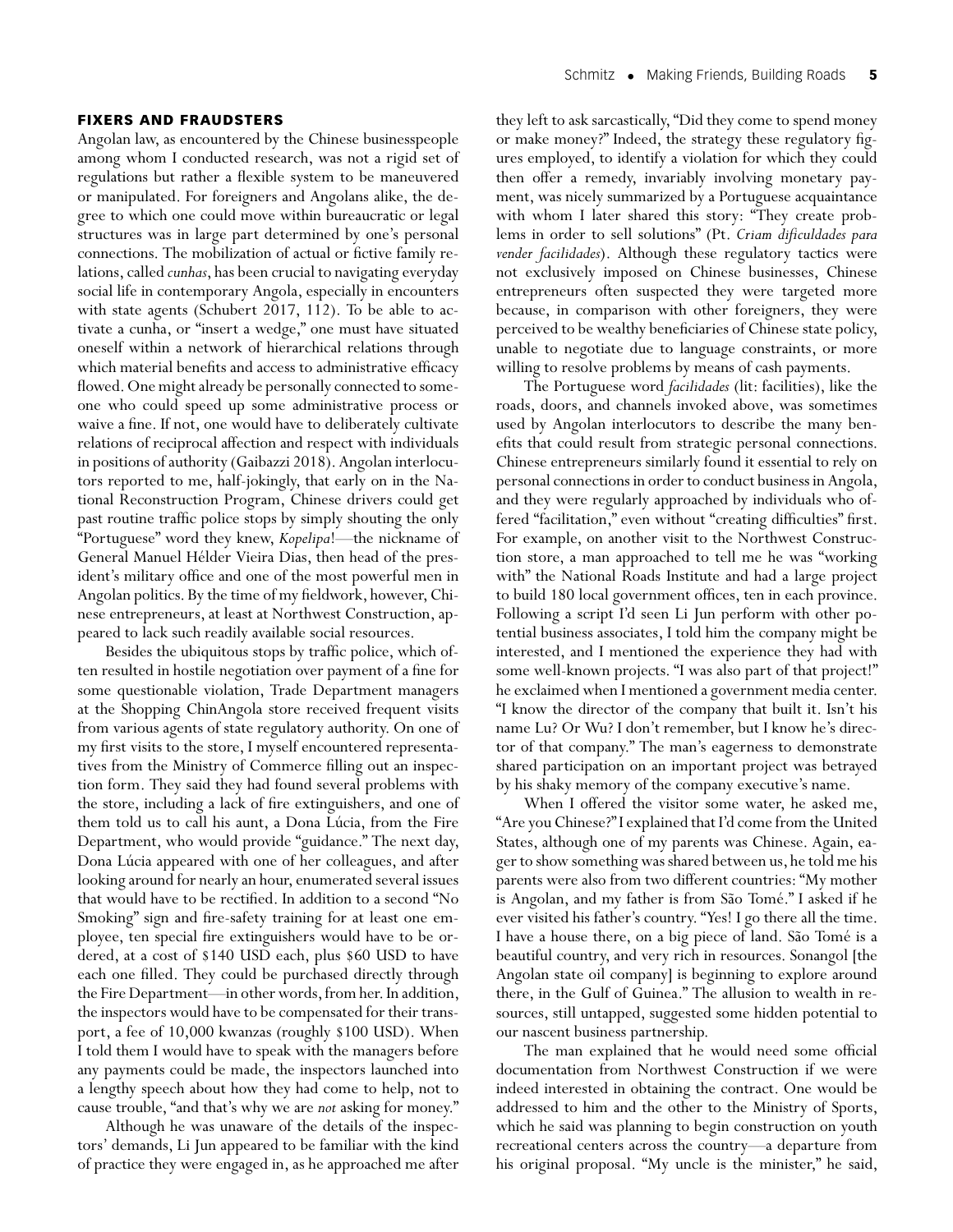carefully pronouncing the name so that I would remember it. I told him I'd have to speak with the company directors to see if they were interested. "I've worked with many Chinese companies," he tried to reassure me, in a slightly arrogant tone, "And that's how I go about earning my 'ten percents.' And you will earn something too, at least some two or three percent. Whoever rolls with me makes money [Pt. *Quem anda comigo ganha dinheiro*]!" He laughed. "Later, you will go back to the United States a rich woman, to see your family, your husband and your child, with all the money you made in Africa!"

In this instance, a stranger claiming to have personal connections to lucrative government projects appeared to have entered Northwest Construction's store at random, in search of a Chinese contractor with whom he might share the spoils of a construction project. His boasting of a close family member employed as head of a government ministry was intended as a display of social capital in the Bourdieusian sense: potential or actual resources that could be mobilized as a result of his position within a semi-institutionalized network (Bourdieu 1986). The reference to a parent from São Tomé would have performed a similar function in Angola, where elite families were often rumored to have foreign origins—then-president José Eduardo dos Santos was himself suspected to have been born in São Tomé (Schubert 2017, 98). Like John, above, this man had tried to amplify his credibility by describing his record of collaboration with other Chinese companies, and he openly admitted to earning money in precisely the way Deng had described, by adding a certain amount to the budget requested.He referred to these earnings as "ten percents," chuckling as he suggested I would also earn something. His laughter was an intimation of complicity (Driessen 2019) with me, who he assumed to have come, like other expatriates, to Angola without any family members and with the primary goal of making money, even if by morally or legally questionable means.

Fixers like this potential collaborator attempted to seduce with imaginaries of Angola, or Africa, as a realm of vast opportunities for profit—imaginaries shared by their would-be Chinese partners.7 At the same time that Angola appeared as a place for money to be made, however, it was also understood to be governed by opaque and highly personalized structures of power, access to which would determine whether a business could thrive. The promise of wealth was kept at a distance, hidden and accessible only by means of those with the proper connections. Gatekeepers like the supposed minister's nephew promised facilitation, at a price, while others who claimed connections to government, like the inspectors who had visited the store earlier, threatened obstruction. Both played on the unfamiliarity of Chinese entrepreneurs with Angolan social and political networks. Chinese businesspeople, for their part, were wary of the possibility of imposture. As Northwest Construction's visitor drove away in a dented and dust-stained sedan, I asked Ma Hui, a Trade Department accountant, if he thought we should tell Director Deng about the man's proposal. "We can," Ma said, "But what if this guy's a fraud [Ch.*pianzi*]?"8

#### **WORKING TOGETHER WITHOUT TRUST**

Ma's question raised the possibility of deception, which was echoed by Director Deng a few days later, when I reported my meeting with the visitor. "He asked for letters of introduction," I told Deng, who responded, "We can do that. No problem." He did not say anything further about how we would proceed, and silence hung in the air. Then he continued, "But some Black people can be unreliable [Ch. *bu kaopu*]." He went on to recount an experience that, for him, could lead to this racialized generalization. A few years before, he had been invited to a similar discussion, about a large and lucrative construction project, but when he and his translator arrived, they discovered that the man they met with did not have a close connection to the project at all. The client, a high-ranking government official, had asked someone to look for a company, and that person had asked someone else for help, who had asked someone else, who had finally asked the person they were meeting with. "Now *that* is not really the kind of person we want to work with, is it?" Director Deng asked rhetorically.

The Chinese term *kaopu*, most often rendered in English as "reliable," is an evaluation of the trustworthiness or predictability of a person or plan with whom one is beginning to engage. Combining the characters *kao* (靠), a verb meaning to approximate or come close to, and  $p$ u (谱), meaning a grid, score, or set of standards, *kaopu* is often uttered at the beginning stages of a relationship to gauge the character of someone one is just getting to know. Judging a person as "unreliable" (*bu kaopu*) would mean they are excessively boastful or impractical, that what they say or do is a departure from socially defined norms. It might mean they are a liar, that their plans are unrealistic, or that they cannot be depended on to do as they say. Thus encompassing notions of honesty and dependability, the term is often used in China to evaluate potential friends, where friendship is understood as combining practical benefit and emotional connection. In Angola, it sometimes took on racialized connotations, since the label of "unreliable" was frequently applied to Angolan workers perceived as excessively tardy or delinquent, implying a lack of diligence often contrasted against an ideal of Chinese industriousness. This discourse of Angolans, usually described in Chinese with racialized terms like *heiren* (Black person/people) or *heizi* (Black),<sup>9</sup> as "unreliable" echoed uncannily with racial stereotypes of African "laziness" used by Europeans of an earlier era as justification for colonialism and slavery (Curtin 1973; Rönnbäck 2014).

In the context of business collaborations, *kaopu* was what my interlocutors used to describe a basic quality that they sought in Angolan partners. This was not due to racist ideas about African indolence—although such ideas may have been activated in other settings—but rather because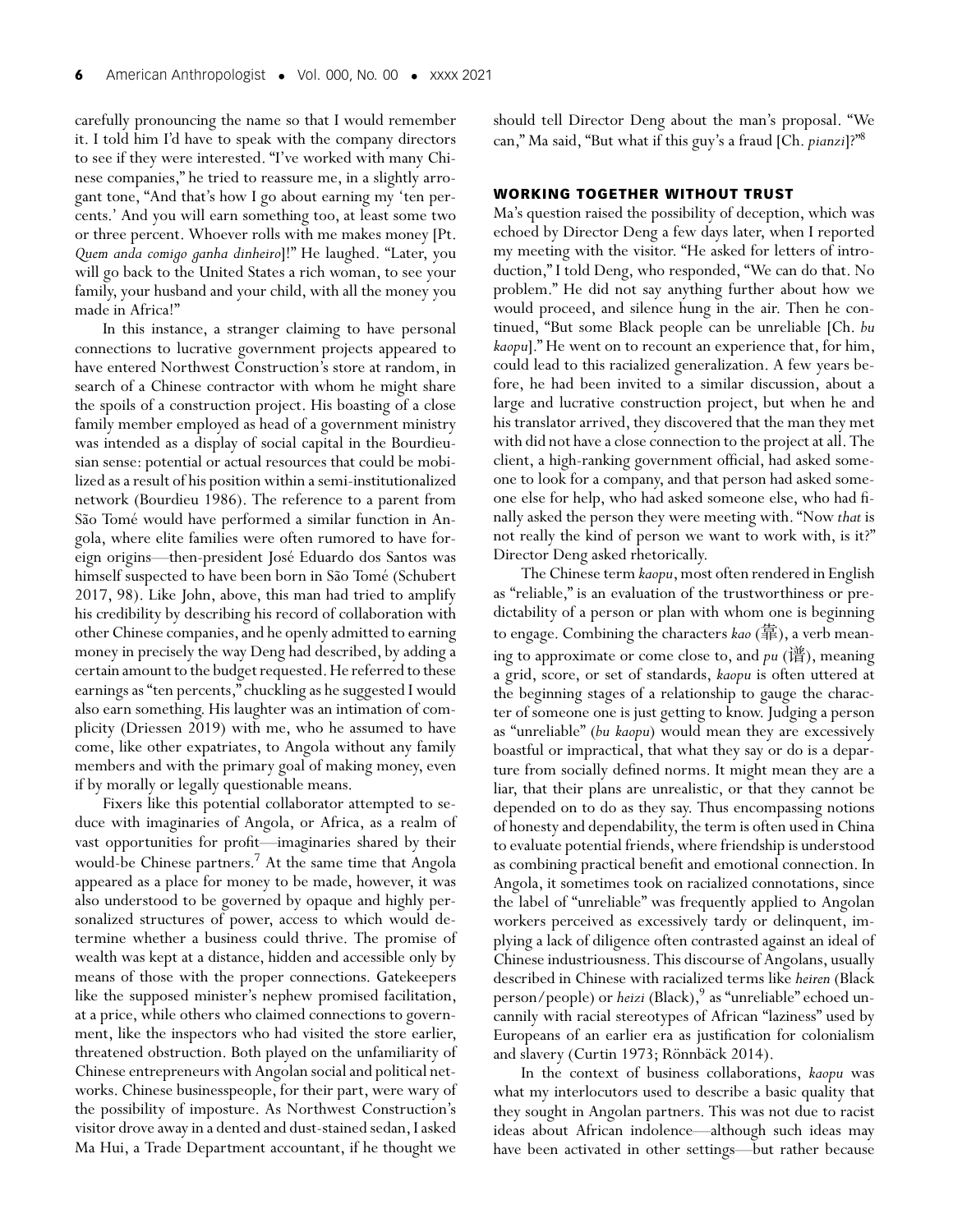the imaginary of Angola as a moneymaking paradise, accessible only through crucial connections to forbidding structures of power, lent itself just as easily to fantasies of enrichment as it did to fears of deception. If well-connected Angolan individuals could appear as either protectors or predators, sometimes both, Chinese entrepreneurs could not be certain whether a man like John really held keys to so many doors or would actually show up to help in a moment of crisis. Chinese businesspeople may have had even more reason to doubt since they were often themselves engaged in various forms of brokerage and deception, morally condoned or not.<sup>10</sup> Working in a climate of opacity, where dishonesty was the norm, Chinese entrepreneurs emphasized the "reliability" of potential collaborators as a way to highlight the importance of efficacy or predictability over sincerity or transparency.11

Recent anthropological studies of mistrust have argued that trust and mistrust are not opposed; mistrust should not be understood as the absence of trust. Rather, mistrust and trust coexist in situations of uncertainty (Mühlfried 2018). While trust has traditionally been thought of as an attitude of engagement that strengthens social relations (Giddens 1990), mistrust is best conceived not as a refusal to engage but as a form of engagement in which distance, rather than proximity, is cultivated. It is thus "characterized by the paradox of 'withholding-while-participating'" (Mühlfried 2018,17).In his ethnography of mistrust as a "hypothesis"for handling risk and the uncontrollable, Matthew Carey (2017, 8) defines mistrust as "a general sense of the unreliability of a person or thing." Arguing against the assumption that familiarity breeds trust, he shows how at his fieldsite in the Moroccan High Atlas Mountains, mistrust flourishes despite people living in close proximity to one another. People mistrust one another not because they are unfamiliar but because they do not pretend to know who others really are. A generalized disposition of mistrust therefore supports "a philosophy of rugged autonomy and moral equality that assumes other people to be both free and fundamentally uncontrollable" (10). Whereas for Carey the assumption of unknowability implies unpredictability (55), Chinese entrepreneurs at Northwest Construction continued to seek out some measure of predictability despite the secrecy or dishonesty of their collaborators.

As an engagement with indeterminacy, mistrust, or what Michael Bürge (2018) has called "missing trust" in the context of Northern Sierra Leoneans' active search for economic opportunities, can be a way people face complexity and unpredictability, sometimes by cultivating relations with precisely those in whom they lack confidence. The tentative cultivation of mistrustful collaboration was illustrated well in a discussion I observed about a road-construction contract. Director Deng had asked me to call a man named Malaquias and tell him to come to the Northwest Construction store "to understand the situation of the roads project that he's introducing to us." Northwest Construction had

never worked on a road-building project before, but a friend of Deng's, a Chinese private entrepreneur whose company did have the technical capacity to build roads, would also send representatives to the meeting. Deng was effectively serving as broker. However, by using the pronoun "we," he did not make clear that there were two companies involved. From other experiences translating in meetings for Northwest Construction, this seemed to be common practice, a way of obscuring the many layers of subcontracting at work in construction projects.

A suited older man, perhaps in his sixties, Malaquias arrived at the store later that afternoon flanked by two bodyguards, who waited for him outside. He presented himself in an excessively dignified manner, holding his head up high and speaking with an authoritative tone. Deng explained to me that Malaquias had previously worked as a consultant (Pt. *fiscalizador*) on one of Northwest Construction's largest projects, which is how they had met. During that time, the company had arranged for him to take a month-long visit to China. The official reason was so that he could inspect construction materials for the project, though he had also been given plenty of opportunities for shopping and entertainment. Gifts like this trip, combined with the relatively long duration of their relationship, seemed to have cemented a kind of friendship between Deng and Malaquias, though this did not preclude a measure of distrust.

Two Chinese representatives from the road-building company arrived to join the meeting: a female translator and a male engineer. They greeted Deng pertly and shook hands with Malaquias. Producing a printout of the tender announcement, Malaquias proceeded to go through a list of official bidding requirements. He explained that the company would need to provide copies of all their licenses, a formal proposal, and a bank guarantee, among other things. He said the governor of Uíge was a "friend" of his, therefore he was certain that "we" would get the contract. However, he would still need to furnish all the correct documents.

The employees of the road-building company presented to Malaquias two laminated and bound booklets: one contained all of the company's official documents and the other a portfolio of their previous work. Malaquias flipped through them, nodding his head.He seemed satisfied, even impressed by their professionalism. Then he asked a doubtful question: "But are these roads you've built*good*? I don't want those disposable roads [Pt. *estradas descartáveis*]. We need quality. Because you know there are some Chinese companies here that build roads and two years later they fall apart." He turned to me, letting me know that he was aware of Deng's position as broker of the deal: "I want to give this project to Deng because I know his company is good. But I don't know *this* company at all."

Chinese companies in Angola, as elsewhere in the world, held a popular reputation for products of inferior quality (see Schmitz 2014). The road just outside Shopping ChinAngola, where we were sitting, was to crumble to pieces just a few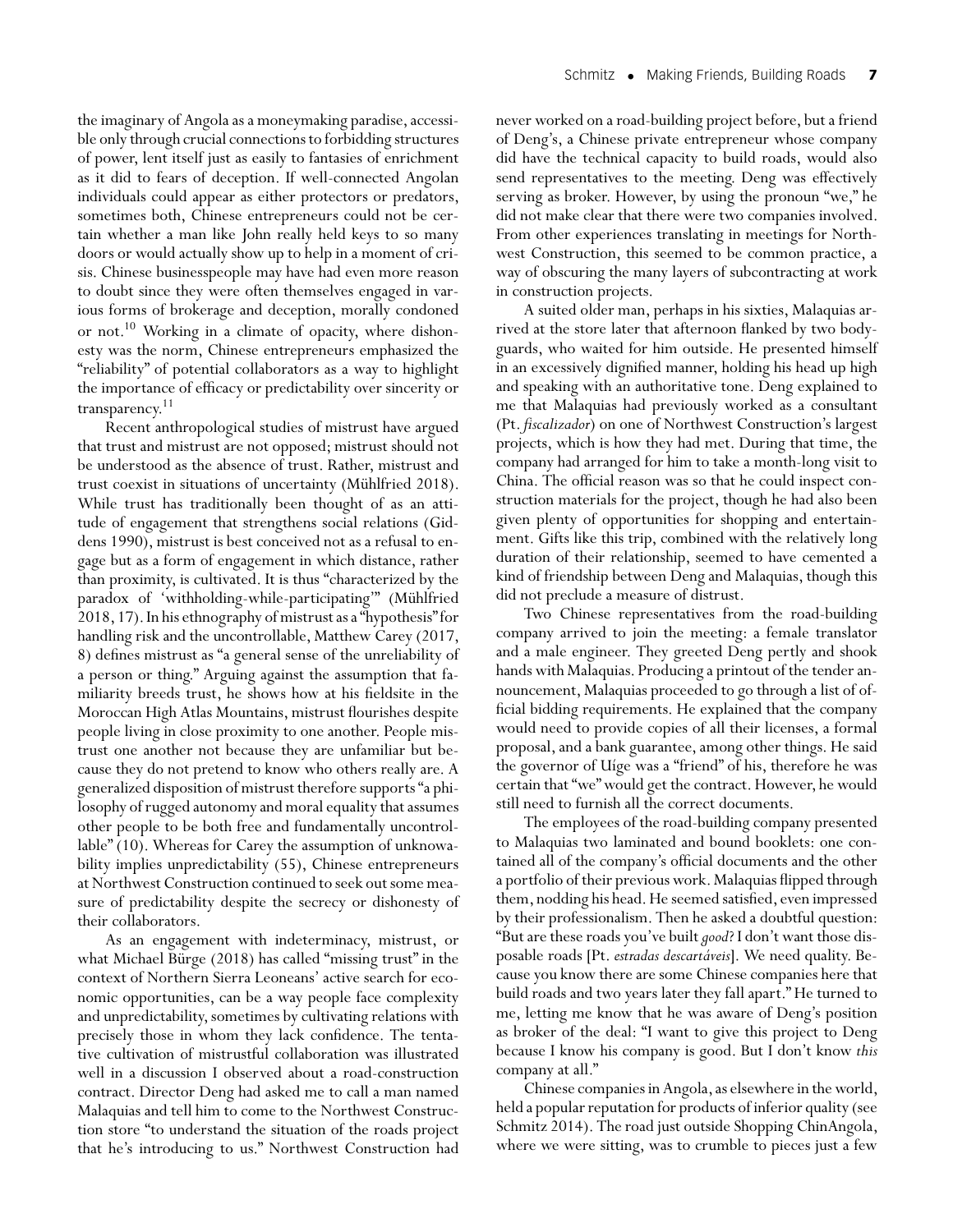months later during annual heavy rains. By questioning the quality of the company's roads, Malaquias evoked this global image of "shoddy" Chinese construction and put himself in a position of (moral) superiority to judge their work. Just as the translator began to murmur that her company's constructions were of high quality, Malaquias spoke over her to further bolster his negotiating advantage.Although she could understand, he said to me in Portuguese, "Tell them I have projects in Malanje, in Lunda Norte and Lunda Sul [Angolan provinces]. I can get the projects for them, but they will have to give me something as well."He then turned directly to the translator, "Do you understand?"

She nodded, her face expressionless, "Yes. Commission [Pt. *comissão*]." The word rolled off her tongue, the request apparently unsurprising. However, before agreeing to compensate Malaquias for his services, she turned quickly to her colleague and whispered in Chinese, "Do you think this guy's reliable?"

The colleague said nothing, and Malaquias continued to flip through the company's portfolio, asking further questions about materials and labor practices. He explained that the road company would need to provide a formal bid for the project, and he would travel to the provincial capital to submit it for them. Deng jumped in to vouch for his friends, explaining that the company had experience competing for public tenders and would not have any problem preparing the documents.

The translator interrupted to express her uncertainty directly, "are you sure that we'll get the contract?"

"I'm sure!" Malaquias answered without hesitation. He reiterated that he was friends with the governor. He then went on to explain that he would need to stay in Uíge for five days and that he would be bringing two other men with him—"I never travel alone, for security reasons." The three of them would need to stay in a hotel every night, eat out, fuel their car, and repair it in case it broke down. "Who's going to pay for all that?" he asked, then told the translator he would need 500,000 kwanzas (\$5,000 USD) to cover the costs of his trip. Moreover, he would need another 400,000 kwanzas to cover the fees for submitting the company's bid. "But I'll pick it up just before I leave Luanda," he said, assuming his new partners would agree, "I don't like to hold onto a lot of other people's money." By calling the money "other people's," Malaquias officially absolved himself from any claim that it would be for his personal use. However, he did not explain how he had come to such a large sum, nor did the Chinese partners ask him to specify. Doing so was futile in a situation in which both knew that at least part of the money was a payment for "facilitation," by him and perhaps others involved.

The translator looked at her colleague with eyes wide and mouth agape, shocked by the amount of money requested. "How can Black people be like this?!" She resorted to a racial generalization that recalled a stereotype I had heard among Northwest Construction employees about Angolans expecting their Chinese employers or partners to give beyond the giver's threshold of generosity, often without giving back in return. This was frequently voiced as an outraged complaint: "They think we *should* be giving them money [Ch.*juede shi yinggai de*]!"12 The statement of indignation implied that to expect financial gifts or assistance from Chinese friends, partners, or employers was morally wrong.

Although ritualized gift-giving is extremely common in Chinese contexts, as part of a moral economy in which social relations are fortified through the exchange of "human sentiment" (Ch. *renqing*) (Yang 1994, 70), the gift is ideally reciprocated and received as if it were unanticipated. However, as Ferguson (2013) has shown, in many African settings, material assistance is distributed without reciprocation through extended networks of patronage. In contexts where political power has traditionally been constituted through "wealth in people," social personhood can be achieved through agentive submission to a position of dependence (Bayart 2000; Miers and Kopytoff 1977). Different expectations about the circulation of material assistance, gifts, or favors are revealed in moral evaluations between Chinese and African actors around issues of gratitude or reciprocity (Sheridan 2018; Wu 2014). For example, one Angolan translator I met complained that the Chinese he worked for "are not very good people. They're friendly [Pt. amigáveis], but with money, they are *like this*," he held up a closed fist to indicate stinginess, a lack of generosity that for him was a moral failure.

Likewise, Chinese businesspeople like Director Deng, however cognizant of the relative poverty of some of their Angolan partners, frequently cast moral judgment on material or monetary requests they perceived to be excessive or in violation of (Chinese) social norms. He and other Chinese interlocutors usually accused Angolans who asked for too much of "having no shame" (Ch. *buyao lian*). If the Chinese term *lian* connotes a basic sense of respect necessary for maintenance of social relations (Kipnis 1995), an Angolan person who *buyao lian* would be one who has shown disregard for the relationship itself. Although Malaquias was surely offering a service that the Chinese road builders needed, his requested compensation apparently exceeded some boundary of social acceptability for them, thus further contributing to an atmosphere of mistrust.

"Later, later" (Pt. *Depois, depois*), came the translator's brusque reply to Malaquias, as she and her colleague stood up to leave. Meanwhile, Malaquias turned to me and said, "This is the problem with Chinese people. They distrust [Pt. *desconfiam*]!" Placing both hands on his chest, he stated as if unfairly accused, "I don't have a bad heart!" He apparently did not need to understand Chinese in order to sense the translator's attitude toward him, and he returned her generalization with one of his own.

That evening, on an after-dinner walk around the Northwest Construction compound, Deng criticized the translator from the road-building company for her openly suspicious attitude toward Malaquias. At the same time, he admitted that he could understand her doubts. Deng said Malaquias had helped Northwest Construction in many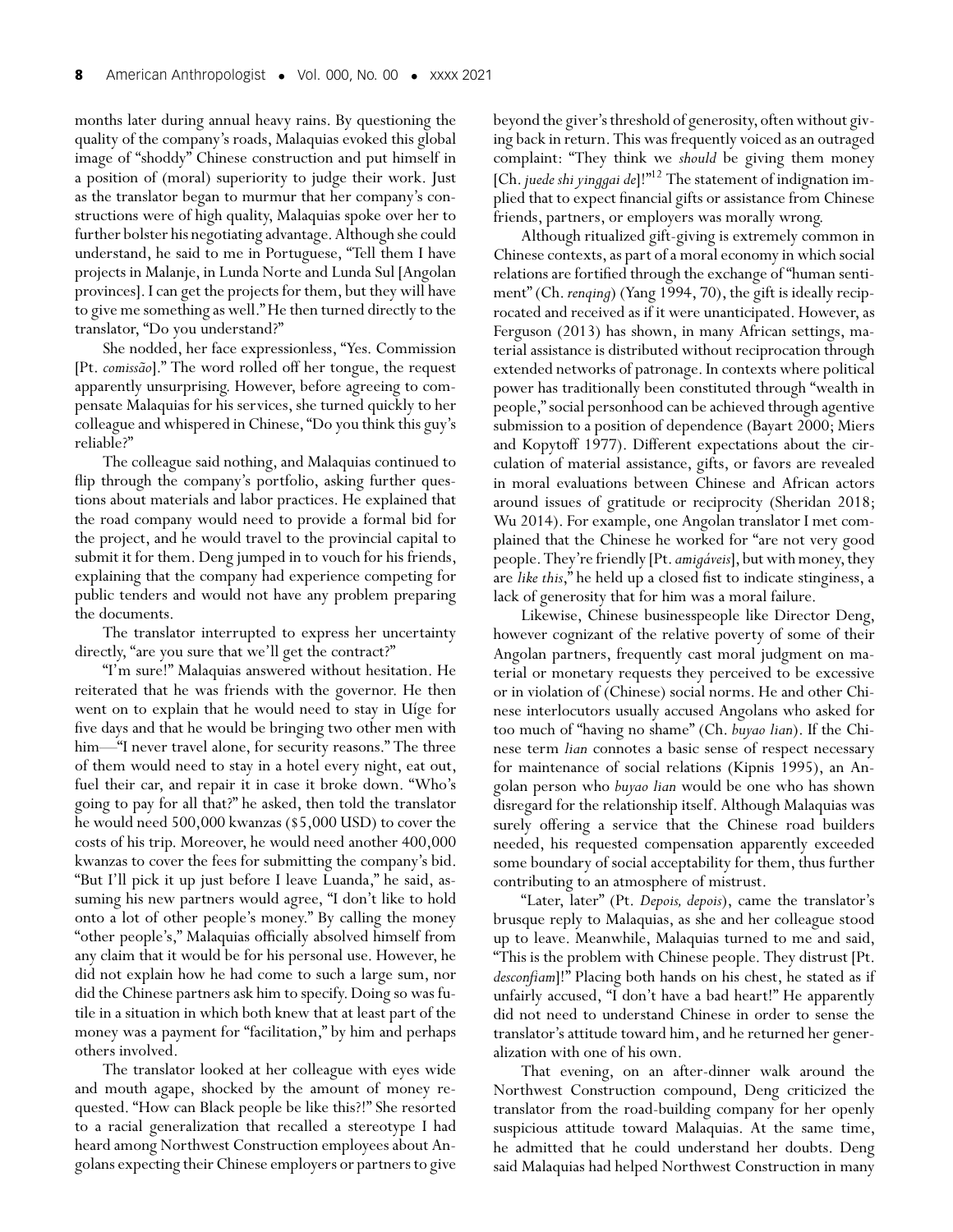ways, and he knew he needed money because he was poor and getting old, but Deng sometimes worried, paternalistically, about some of his "bad habits." "If I give him money for something," Deng explained, "I'm afraid he might go to a party, get drunk, and spend it all right away instead of using it for what it was intended." He gave examples of other Angolans he had known with similar "habits" (Ch.*xiguan*) employees of the company who borrowed money from their Chinese supervisors, only to run away with it or simply stop paying back the loan. "So, when we are working with Angolans," Deng concluded, "We have to be a little bit doubtful about their trustworthiness [Ch. *xinyong*]."

Interestingly, both Angolan and Chinese partners in this negotiation displayed mistrustful attitudes. Moreover, neither party hid their distrust of the other, and yet they continued to work together. Malaquias expressed his doubts by questioning the quality of the company's roads, while the translator repeatedly voiced her misgivings about his reliability. They also each appeared to have offended the other he, by asking for what the translator took to be an outrageous sum of money to facilitate the company's bid, and she, by regarding him with open suspicion and ultimately dismissing him rudely rather than courteously ending the conversation. Nevertheless, neither the translator nor Malaquias walked away from the collaboration. They eventually traveled together to Uíge province and ultimately won the construction bid. Similarly, although Director Deng claimed to harbor some distrust toward Malaquias or even Angolans in general, this had not stopped him from maintaining their "friendship" and calling him from time to time for business-related favors.

#### **APPROXIMATING RELIABILITY**

If mistrust is a way of relating to that which is unknown and indeterminate, Chinese entrepreneurs' search for "reliability" was a similar kind of engagement with unknowability or opacity—the opacity of their potential collaborators' backgrounds and motivations, as well as the opacity of Angola itself. Transparency and honesty were not often expected. However, another aspect of reliability may have been considered much more important by Chinese entrepreneurs: deliverability. Chinese managers at Northwest Construction frequently emphasized this, the ability to get done what one says one can do, in stories about people they considered to be reliable (*kaopu*). For instance, one afternoon at the Shopping ChinAngola store, I was approached by an Angolan customer making a large purchase of ceramic tiles. Handing me his business card, the man told me he worked for the Ministry of Commerce. He asked for a discount on his purchase, adding that we (the company) might need his help in the future. In the middle of our conversation, the customer received a phone call and exchanged a few pleasantries with the person on the other end. When he hung up, he told me: "That was the son of the president of the republic." After the man had left, without getting his discount, I told Ma Hui, the accountant, about his performance of social capital. "That sounds very unreliable [*bu kaopu*]," Ma decided, then countered with a story of his own. A Chinese businesswoman we both knew had been trying to import furniture to Angola, but her container had been held up at customs. When she called a collaborator of hers, an Angolan general supposedly close to the president, the man immediately showed up and handed her \$40,000 USD in cash, telling her to resolve the issue herself. "Now *that's* what I call reliable!" Ma Hui concluded emphatically.

While Ma seemed to think that money was more reliable than anything else, for others, nonmonetary capital could also be taken as evidence of reliability. During my fieldwork, the Angolan collaborator Director Deng considered to be most reliable was a man named Sílvio. Although I translated at meetings with him several times, I never learned much about his background or whether he held a government position himself. He did not dress in a suit, like Malaquias, nor did he hire bodyguards, but he exuded a certainty in the effectiveness of his connections that allowed him to gain Deng's confidence. One day, Sílvio came to the Northwest Construction store at Deng's request, to discuss the possibility of building a commercial water purification facility. They would bring equipment from China, Deng explained, but needed Sílvio to use his connections (*guanxi*) with the head of the public water utility company. "We've rented a piece of land across the street from the water treatment center of EPAL [the water utility]," Deng said, masking the fact that it was actually a friend, a private entrepreneur from Fujian, who had rented the land. "Trucks pass by all the time to pick up water, so we can capture some of their business, and eventually we can grow into the market for bottled water."

Sílvio said the project seemed feasible, although "we" would have to be careful not to offend any of the generals and government administrators who he said owned all the land in that area. "There are a lot of possibilities there," he said, "Even José Eduardo has a milk factory there. So we'd better not build a milk factory and compete with him!" He evoked both familiarity and playful criticism by using the president's given names, rather than an official title (Schubert 2017, 120). Deng told Sílvio, as I translated, that "we" had already started building a facility on the land we rented, but had to stop. The problem was that we'd been relying on the second-in-command (Ch. *er ba shou*) at the water utility, so when the director found out, he shut it all down.

"That won't be a problem for us, don't worry," Sílvio reassured him, "I'm not going through the water utility. I have a good relationship with the mayor of Luanda. We'll get the mayor's approval for this project, and then whenever the authorities try to give us trouble, we'll call him and he'll tell them to leave us alone. In fact, it's not the water utility who has power [Pt. *quem manda*]; it's the minister of water and energy. We'll have to ask him for a license, because this is a kind of resource exploitation—you know that, right? But I'll take care of all of that. I'll go to him to request a license, and he will agree to give us one. Then he'll tell me to wait. When he asks me to wait, he'll be expecting a sign from me. And it's at that moment that I'll offer him a percentage of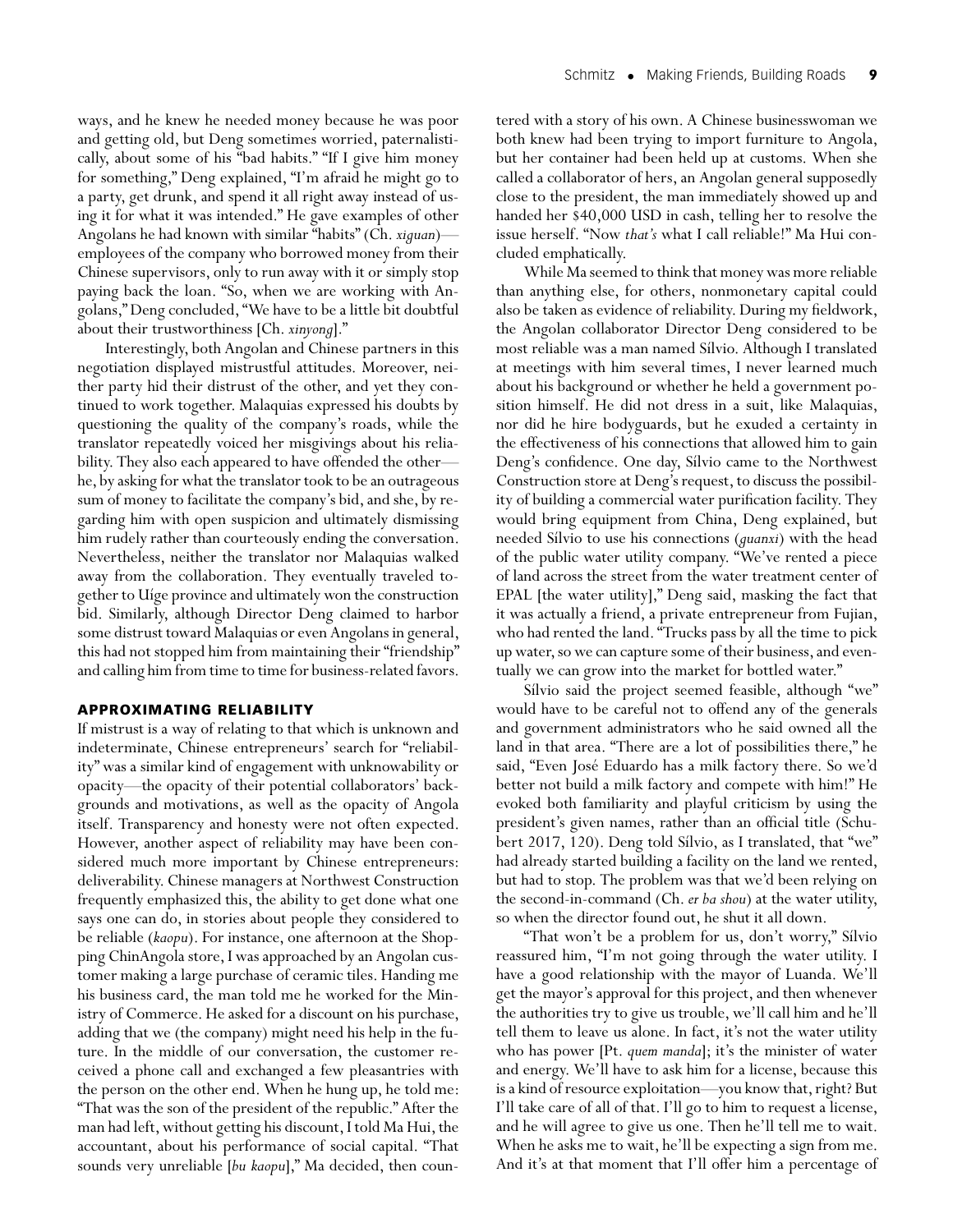the profits.He expects to receive this percentage, because he has to eat [Pt.*porque ele tem que comer*]." Sílvio explained that both the mayor and the minister would become "partners" in the venture, entitling them to each receive 1 percent or 1.5 percent, but without being required to invest anything. That, he said, is how we would ensure we had their protection.

It was refreshing, for me, to hear Sílvio explain in such detail how he would "open doors" for Northwest Construction's proposed project.Unlike some of the other individuals who had claimed powerful connections, he did not describe how he was related to the high-ranking government officials he mentioned, but his matter-of-fact explanation gave an effect of transparency that allowed him to appear honest and experienced. At least this was what had convinced me. Later in the day, I asked Deng whether he thought Sílvio was a reliable collaborator. "I think he's very *kaopu*," said Deng, "He knows all kinds of people! Once he came to my office with a friend of his who he said needed help importing chemicals from China. I asked what he was importing, and he wrote down the words in Portuguese. Of course, I couldn't understand them, so I asked him, 'What exactly are you trying to do with these chemicals?' He pulled out a piece of paper. It looked just like a US dollar bill, though there was something not quite right about it. He said, 'If we get these chemicals, and wash this paper in them, it will turn into a US dollar!' I said, 'No, no. That's illegal! I can't be involved in something like that!' But that just shows the level of people he's connected to."

For some, counterfeiting currency would be the ultimate sign of deceptiveness, but for Deng, Sílvio's involvement in a highly dishonest and illegal activity was a sign of his reliability. This could not be due to Deng's and Sílvio's shared participation in a shadowy criminal underworld, since Sílvio's proposition in this case went beyond the boundaries of respectability Deng wanted to maintain for his company. Although he refused to become involved in this particular business venture, however, Deng had learned from Sílvio's proposal that he possessed strategic connections that could prove effective in other potential collaborations. Reliability thus emerged as a positive evaluation not for Sílvio's honesty or the truthfulness of his claims, but for his effectiveness as a partner, the deliverability of his promises. To be reliable was not a judgment of one's character in general, but one's ability to fulfill the terms of the business partnership. This, more than the interactional affection typical of Chinese business friendships (Wu 2014, 107), was what would be necessary to turn social connections into viable roads.

#### **CONCLUSION**

In Angola a decade after the end of the civil war, a context in which business and politics were highly personalized, Chinese entrepreneurs found themselves searching for partners who they could rely on. Hinging their aspirations on an imaginary of the Angolan economy as a vast field of untapped resources, guarded by opaque structures of power, they constantly navigated propositions by local brokers who promised access or threatened to block it. Unlike Appel's (2012, 439) American oil industry expats in Equatorial Guinea, who sought to "disentangle" themselves from implication in corrupt practices, with the ring-fenced compound a symbol of this separation, Chinese managers at Northwest Construction eagerly inserted themselves within the "web of sociopolitical relations required for . . . extraction." Indeed, the image of the drill offered by Director Deng points to his unabashed engagement in economic exploitation, including but not limited to resource extraction. For Chinese managers at Northwest Construction, paying bribes or commissions, although sometimes criticized as forms of "corruption" (Ch. fubai), were often accepted as practical and necessary means to build relationships and expand business.

A more pressing concern for my Chinese interlocutors was voiced through the notion of "reliability." This was the term used in common expressions of doubt from Chinese businesspeople as they attempted collaborations with Angolans who offered to smooth over thorny bureaucratic procedures or make connections to lucrative deals. The repeated questioning of potential collaborators' reliability revealed a widespread attitude of mistrust among Chinese entrepreneurs, amplified by a general atmosphere of opacity surrounding Angolan economic opportunities and political relations. If a company like Northwest Construction could only "survive" in the Angolan market by expanding business, and it relied on Angolan partners to do so, it had to work with local collaborators—or "friends," one might say—despite mistrusting them. Similarly, though it has not been my focus here, Angolans seeking to make a living or get rich themselves developed partnerships with Chinese individuals or companies while continuing to harbor suspicions. Thus, the friendships examined here are not those in which trust and care formed a foundation for relationships both affective and instrumental (Chang 2013). Rather, mutually beneficial collaborations persisted alongside reciprocal doubts, and when a person was considered to be reliable, it was not due to the sincerity of his words or purity of his motivations, but because he appeared to be able to deliver on his promises.

Angola has become the recipient of the largest number of Chinese loans of any African country—over \$40 billion USD in a period of seventeen years (CARI 2017). It has also been subject to intense international scrutiny for its political leaders' engagement in practices labeled as corrupt, with Isabel dos Santos, daughter of former president José Eduardo dos Santos and "Africa's richest woman" (Dolan 2013), recently exposed by the International Consortium of Investigative Journalists for embezzling billions of dollars in state funds (Garside 2020). The entrepreneurial explorations of Northwest Construction show that it is not only political elites who garner personal benefits from business deals. Rather, the work of brokerage and facilitation, through which "ten percents" are accumulated, becomes a mode of livelihood for a wide range of Angolan and Chinese actors, differently positioned within social and political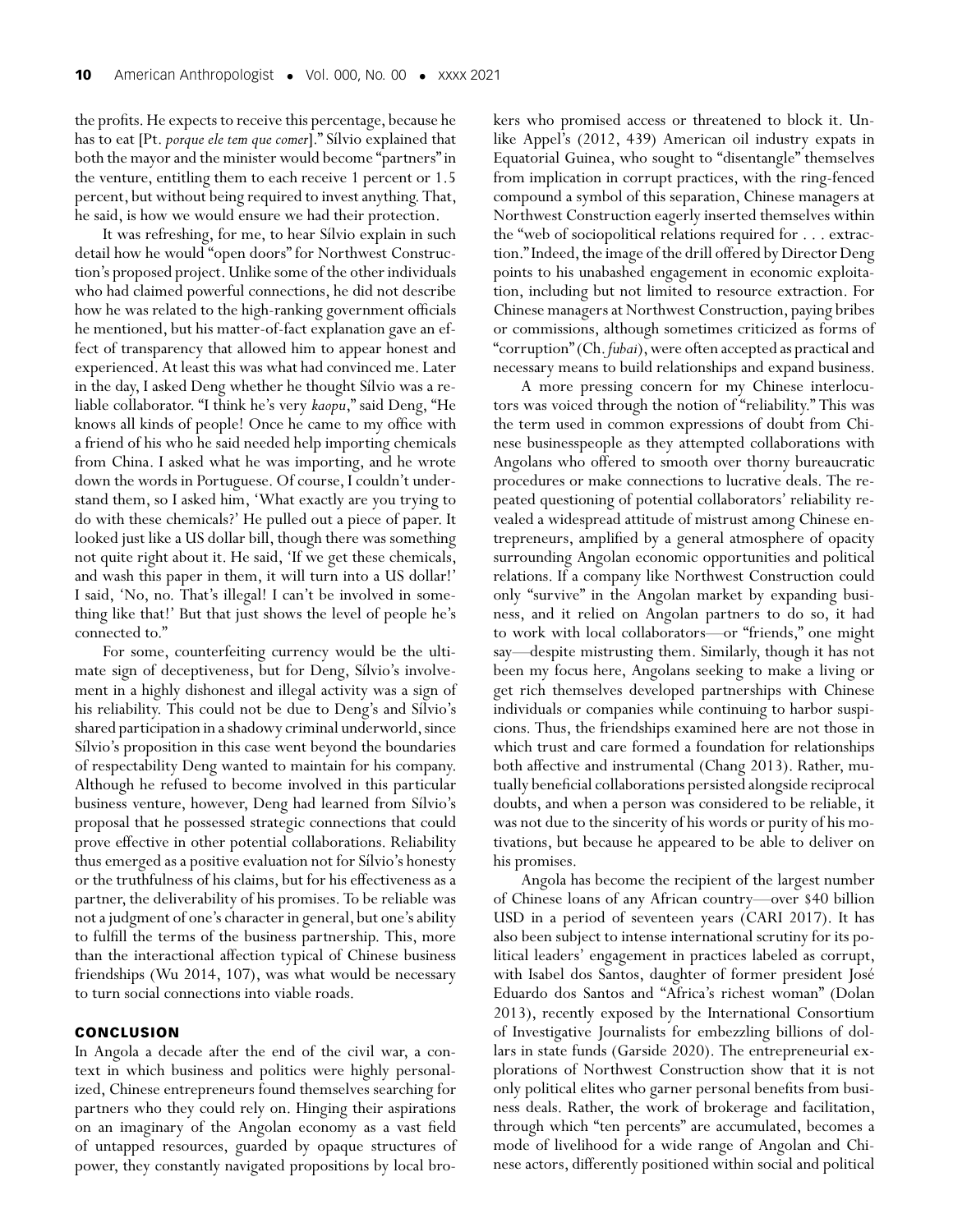**Cheryl Mei-ting Schmitz** *[M](https://orcid.org/0000-0001-5357-4444)ax Planck Institute for the History of Science, Boltzmannstrasse 22, Berlin, 14195, Germany; cschmitz@mpiwg-berlin.mpg.de*

#### **NOTES**

*Acknowledgments.* East China Normal University and the China International Postdoctoral Exchange Fellowship Program provided the conditions for me to complete this article. I'm grateful to my mentors and colleagues at the ECNU Research Institute of Anthropology, especially Huang Jianbo, Zhang Hui, and Dou Xueying, for their engagement with my work. For their careful readings and suggestions, I'm also thankful to Leksa Lee, He Xiao, Iracema Dulley, and Vivian Lu. I very much appreciate the critical comments and questions offered by three anonymous reviewers, which were instrumental in shaping the final version of this article. My greatest debts are owed to those I met and spoke to in the field, friends of one sort or another. Writing of this manuscript was supported by the Henry Luce Foundation Program in China Studies Postdoctoral Fellowship of the American Council of Learned Societies.

- 1. To protect the privacy of those who spoke to me in the field, I use pseudonyms for all personal and corporate names
- 2. Here, I translate *lu* (路) quite literally as "road," but it could also be translated more abstractly as "channel," "path," or "way." *Luzi* (路子) (road) is also a colloquial expression for instrumental personal connections in Mandarin Chinese.
- 3. By comparison, Emily Martin ([1986] 2014) has described how, in "traditional" Chinese society, goods and money were exchanged in order to pave "roads" of interaction. The end goal would have been sociality, not personal gain.
- 4. China International Fund (CIF), a private organization with close ties to the Angolan and Chinese states, provided additional loans and contracts for Angolan government projects (Levkowitz, Ross, and Warner 2009).
- 5. Although Angola certainly benefits from oil resources and high per capita incomes, the idea that it is a "rich country" obviously overlooks the grinding poverty affecting the vast majority of the population. For a discussion of land distribution among MPLA elites, see Soares de Oliveira (2015, chapter 3).
- 6. Indeed, other Chinese staff at Northwest Construction used a similar phrasing—*zuan yige loudong* (lit: "drill" or squeeze through a loophole)—to describe exploiting a weakness in the legal system, for example, paying a bribe to get someone out of jail.
- 7. Smith (2007) offers a similar example of shared imaginaries contributing to fraudulent moneymaking activities in his ethnography of corruption in Nigeria.
- 8. The Chinese term *pianzi* is a nominalization of the verb *pian*, meaning to deceive, swindle, or cheat, often connoting commercial deception with the repercussion of monetary losses.
- 9. Although I have translated these terms somewhat literally here, it is debatable whether they are equivalent in Chinese and English, since categories of race and Blackness have very different historical and social lives in China versus Europe and the United States (see Lan 2011, chapter 2).
- 10. Chinese migrant entrepreneurs may have also been distrustful of one another because of a general trend toward instrumentalization of social relations in post-reform China (Wu 2014, 89).
- 11. Jullien (2000, 198) has noted that in the Confucian *Analects*, speech that inspires confidence between friends need not be truthful, but must be effective: "the point is not that man says what he thinks but that he does what he says."
- 12. See also Sheridan (2018, 254).

#### **REFERENCES CITED**

- Alves, Ana Cristina. 2013. "China's Economic Statecraft: A Comparative Study of China's Oil-Backed Loans in Angola and Brazil." *Journal of Current Chinese Affairs* 42 (1): 99– 130.
- Appel, Hannah. 2012. "Walls and White Elephants: Oil Extraction, Responsibility, and Infrastructural Violence in Equatorial Guinea." *Ethnography* 13 (4): 439–65.
- Appel, Hannah. 2017. "Toward an Ethnography of the National Economy." *Cultural Anthropology* 32 (2): 294–322.
- Bayart, Jean-François. 2000. "Africa in the World: A History of Extraversion." *African Affairs* 99:217–67.
- Bear, Laura, Karen Ho, Anna Tsing, and Sylvia Yanagisako. 2015. "Gens: A Feminist Manifesto for the Study of Capitalism." Theorizing the Contemporary, Fieldsights, March 30. [https://culanth.](https://culanth.org/fieldsights/gens-a-feminist-manifesto-for-the-study-of-capitalism) [org/fieldsights/gens-a-feminist-manifesto-for-the-study-of](https://culanth.org/fieldsights/gens-a-feminist-manifesto-for-the-study-of-capitalism)[capitalism.](https://culanth.org/fieldsights/gens-a-feminist-manifesto-for-the-study-of-capitalism)
- Bourdieu, Pierre. 1986. "The Forms of Capital." In *Handbook of Theory and Research for the Sociology of Education*, edited by J. Richardson, 241–58. New York: Greenwood.
- Bürge, Michael. 2018. "Mis(sing) Trust for Surviving: Confronting Complexity and the Un/Known in Makeni, Northern Sierra Leone." In *Mistrust:Ethnographic Approximations*, edited by Florian Mühlfried, 105–28. Bielefeld: Transcript.
- Carey,Matthew. 2017.*Mistrust:An Ethnographic Theory*. Chicago:HAU Books.
- CARI (China Africa Research Initiative). 2017. "Data on Chinese Loans to African Governments, Country by Country, 2000– 2017." *School of Advanced International Studies*, Johns Hopkins University. [http://www.sais-cari.org/data.](http://www.sais-cari.org/data)
- Chang, Janny. 2013. "Affect, Trust, and Friendship: A Case Study of Chinese and Zambian Relationships at the Workplace." *International Journal of Business Anthropology* 4 (1): 38–61.
- Corkin, Lucy. 2013. *Uncovering African Agency: Angola's Management of China's Credit Lines*. Farnham: Ashgate.
- Curtin, Philip. 1973. *The Image of Africa:British Ideas and Action,1780– 1850*. Madison: University of Wisconsin Press.
- Dolan, Kerry A. 2013. "Daddy's Girl: How an African 'Princess' Banked \$3 Billion in a Country Living on \$2 a Day." *Forbes*,